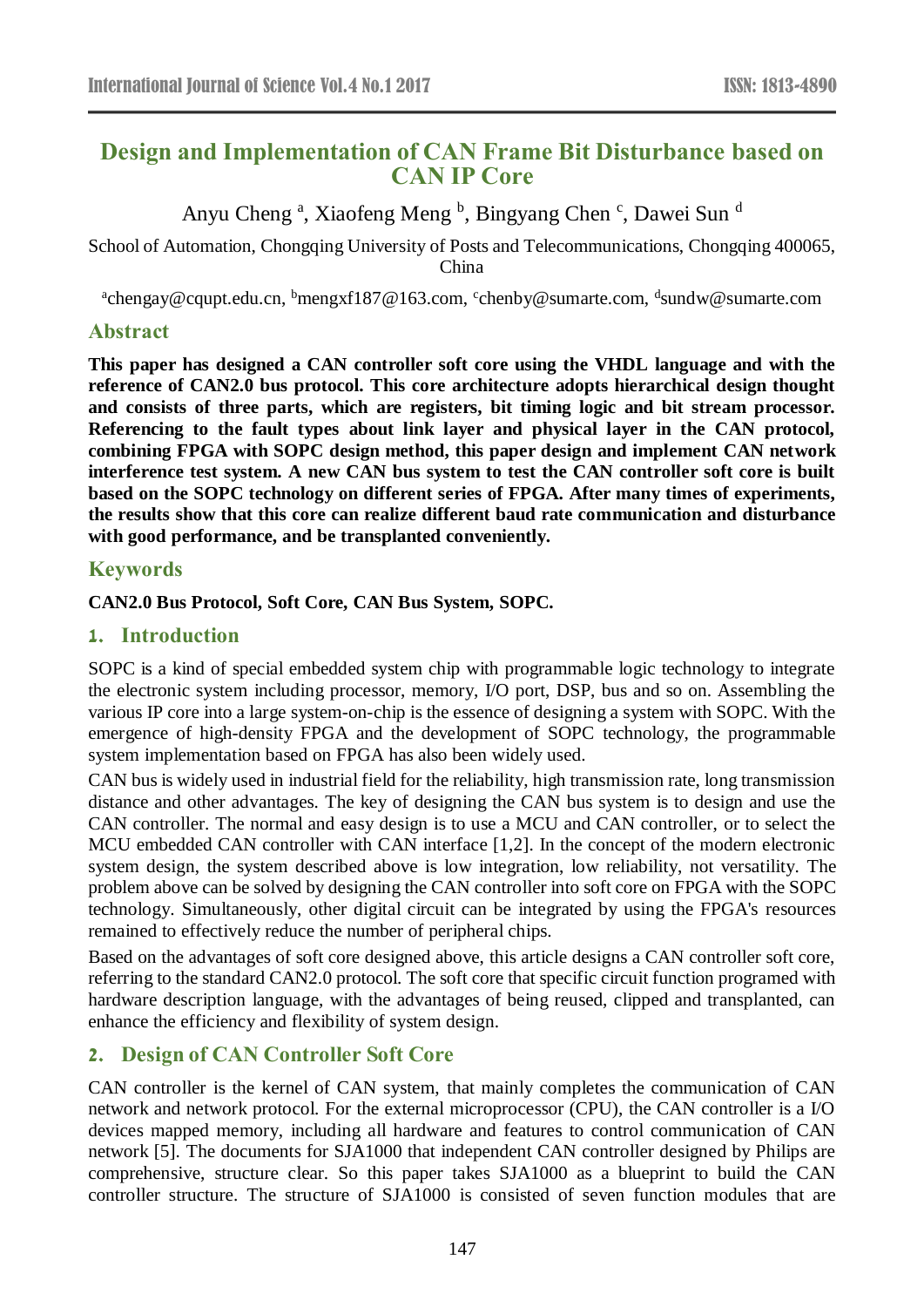interface management, bit timing logic, bit stream processor, error management, send buffer, receive buffer and acceptance filter. The structure of CAN controller is shown in Fig. 1.



Fig. 1 CAN Controller Diagram

#### **2.1 Register Block**

CAN controller registers consist of two parts: the control register and data register. The control register includes mode register, status register, command register, interrupt register and the others registers. It's total about seventeen kinds of registers. Each register has only one address uniformly distributed in order. So, the microprocessor could use the interface of management to read and write registers [3].

There are two mode selections: reset mode and work mode. All the registers could be changed by the microprocessor to initializes the CAN controller in reset mode. After initialization, the microprocessor could start or stop the transmission by sending the request command. When sending, the microprocessor writes the pending data to the transmission buffer, and then sets the transmission request bit in the command register to initiate the transmission. Upon receiving, the bit stream processor saves data in the receive buffer and requests the microprocessor to read. The receive buffer is a 64-byte FIFO that can continue to receive other messages while the CPU is processing a message. During the processing, the microprocessor stores the controller status and interrupt information in the status register and interrupt register respectively [3-6].

#### **2.2 Bit Timing**

The bit timing logic mainly task is to achieve the bus timing and synchronization. It would configures the bus timing parameters to adjust the transmission rate of the bus by dividing the system clock to the bus clock. At the same time, the CAN controller can monitor and sample the bus and transmit the pending message on the bus accordance to the setting time stream.

In accordance with the CAN protocol: the bus has been in a recessive position when no messages transmission on the bus. A bit of recessive to dominant, it will trigger a hard synchronization, that is a sign of starting to transmit a message. The hard synchronization is cleared off after the CAN controller sample. A resynchronization is triggered each time when a transition from recessive to dominant bit is detected and the transition falls outside the synchronization segment during the reception of the message. The bit timing could be incremented or shorten based on the edge of transition to ensure the proper sampling. Only one synchronization can be performed in a bit time [3-6].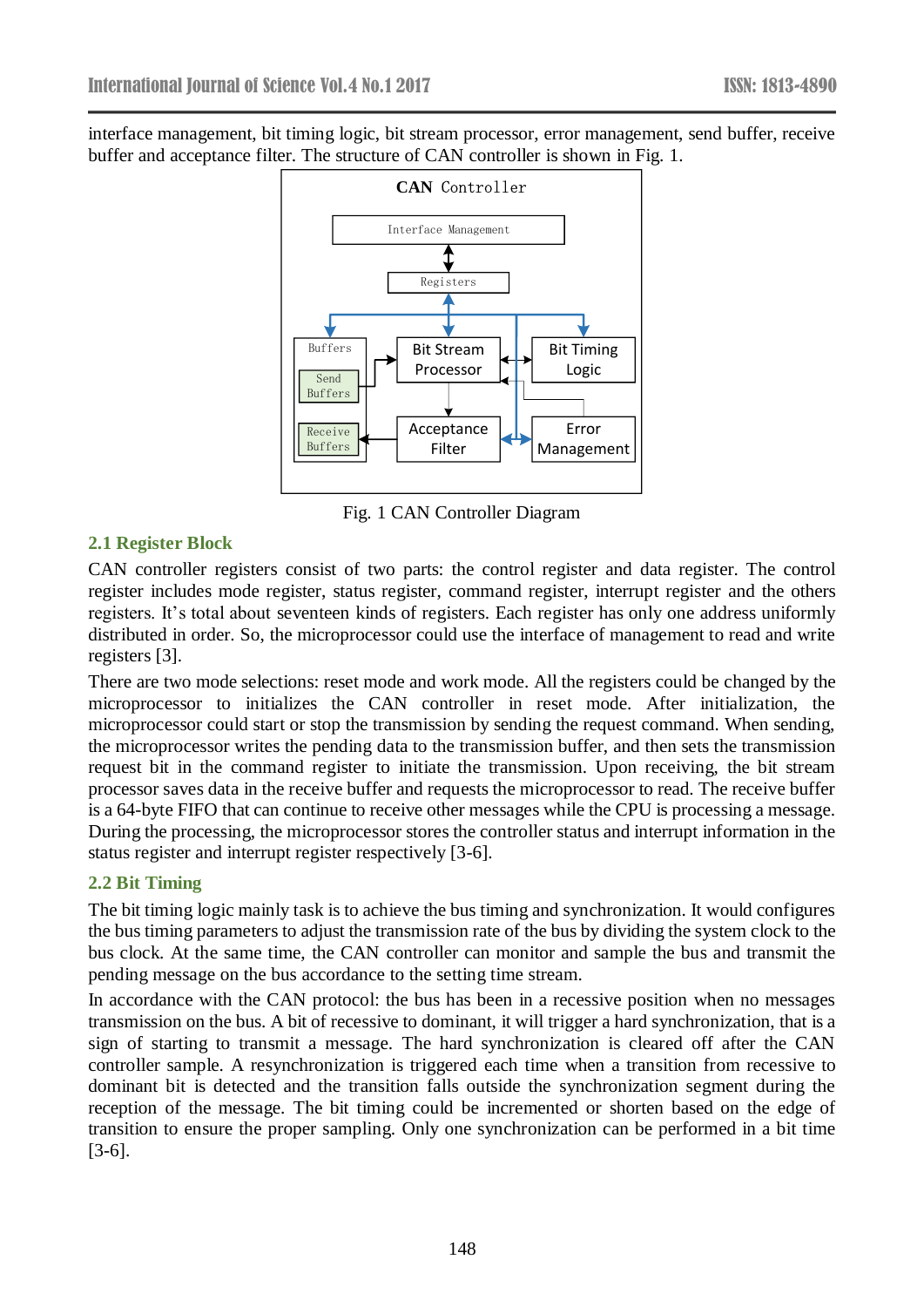#### **2.3 Bit Stream Processor.**

Being the CAN controller's core, bit stream processor's task is to frame, arbitration, response and bit encoding/decoding for message. The bit stream processor performs functions such as bus arbitration, bit stuffing, and CRC calculation in accordance with the CAN protocol, and performs functions such as removing bit stuffing, CRC check, data acknowledgment, reception filtering, error detection, and error calibration when receiving data [ 3-5].

Fig. 2 shows the packet transmission process. When sending a message, the microprocessor first reads the status register to check whether the bus is idle. If it is busy, it enters the receiving mode to receive message. If it is idle, it writes the message to the sending buffer and writes a request to the command register. The bit stream processor reads the messages in the transmit buffer, assembling the data and performing CRC calculation. Then it sends the serial data to the shift register for serial-to-parallel conversion, encoding the serial data (bit stuffing) to the bus. Simultaneity, the bit stream processor compares the transmitted data with the data sampled by the bit timing logic from the bus to determine whether having bus access. If the arbitration is lost, the packet is received. If bus access is granted, the sender continues to send data and compares the transmitted data with the sampled data to determine if there are any bit errors. If any error detected, then it reports errors to the error management logic and updates the arbitration lost capture registers and errors code capture register. After the data is sent, the sender waits for the receiver's response. If the response is received correctly, the transmission process ends and the bus enters the idle state. If the response is not received in time, the sender will retransmit the data [6,7].The packet received process,see Fig 3.



#### **2.4 Error Management state.**

The CAN protocol defines five types of errors: bit errors, CRC errors, form errors, stuffing errors, and acknowledgment errors. When the bit stream processor detects any error on the bus, it will report the error to the error management logic. The error management logic adds, subtracts, or clears the receive error counter and the transmit error counter according to the twelve errors monitoring rules described in the protocol. The controller defines three faults: Error Activation, Error Acknowledge or Bus Off according to the error limit register. Once the receive error counter or send error counter reaches the limit, the error management logic will to make the appropriate fault handling based on the protocol error handling policy.The state of error management see Fig. 4.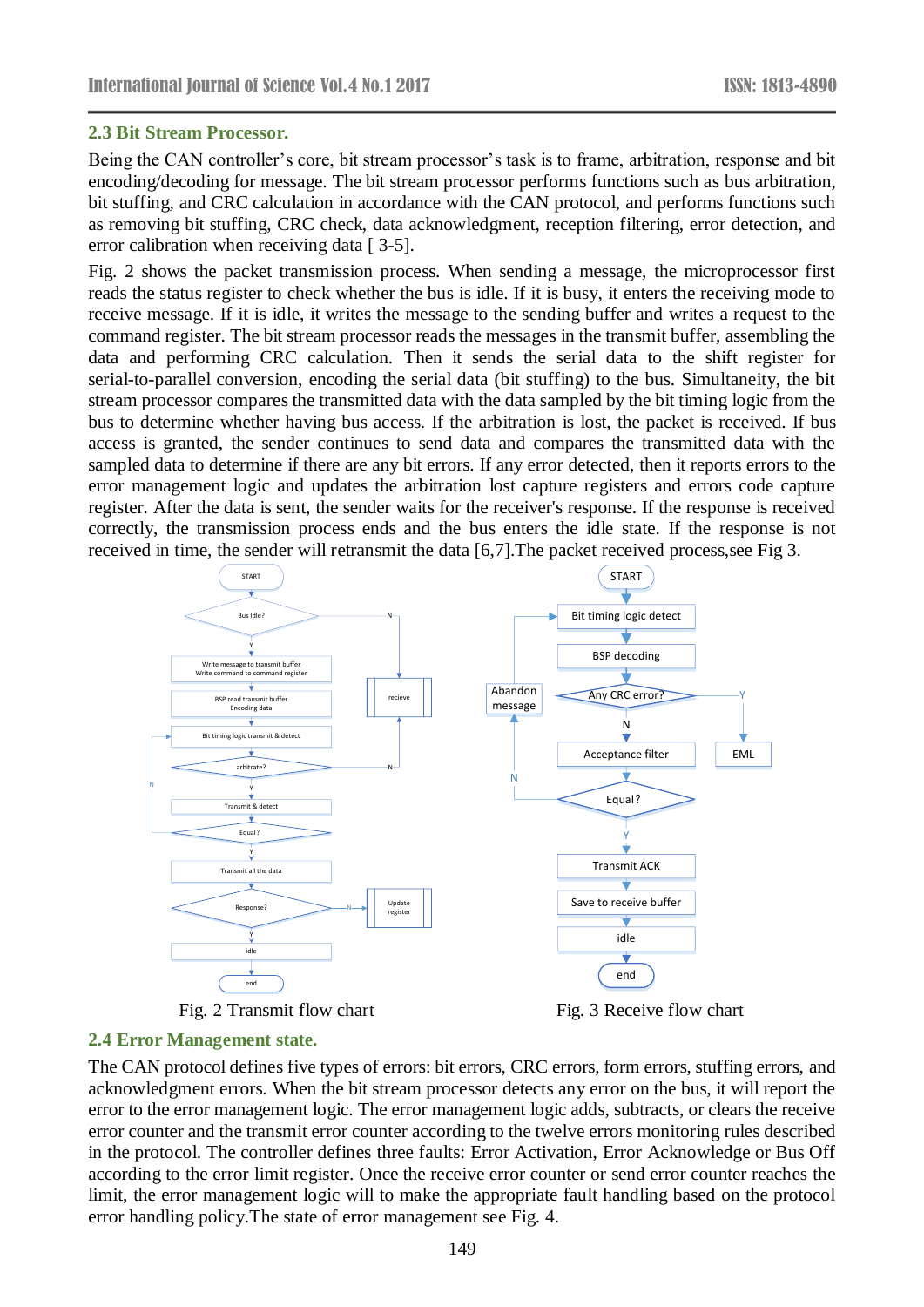

Fig. 4 error management state

#### **2.5 Bit Sequence Trigger Detection and Distortion.**

Message transmission have a different type of frames that are data frames, remote frame, error frame, overload frame.For a designated bus system, first to calculate the system transmission baud rate, to determine the message frame width of each bit.So, from the start bit of the frame, the controller translate a bit every other a few wide, high level as the dominant logic 0, low level of implicit logic 1. After the decoding of the data, the controller needs to parsing the meanings of the binary data representation frame message.

According to the CAN communication protocol, it has the fixed frame format characteristics for a certain type of frame. According to these characteristics, the controller could identify the category of frames transmitted over the bus and frame structure of potential field. Then,the controller will make the signal distortion corresponding to sequence preconfigured, forcing the bit stream transmiitting on the bus to distort.The execution flow chart shown in Fig 5.



Fig. 5 distortion execution flow chart

# **3. Functional verification of the controller**

When two nodes are set to send packets of different priorities on the bus at the same time, the PC receives the higher priority packets. This proves that CAN controller designed in this paper can deal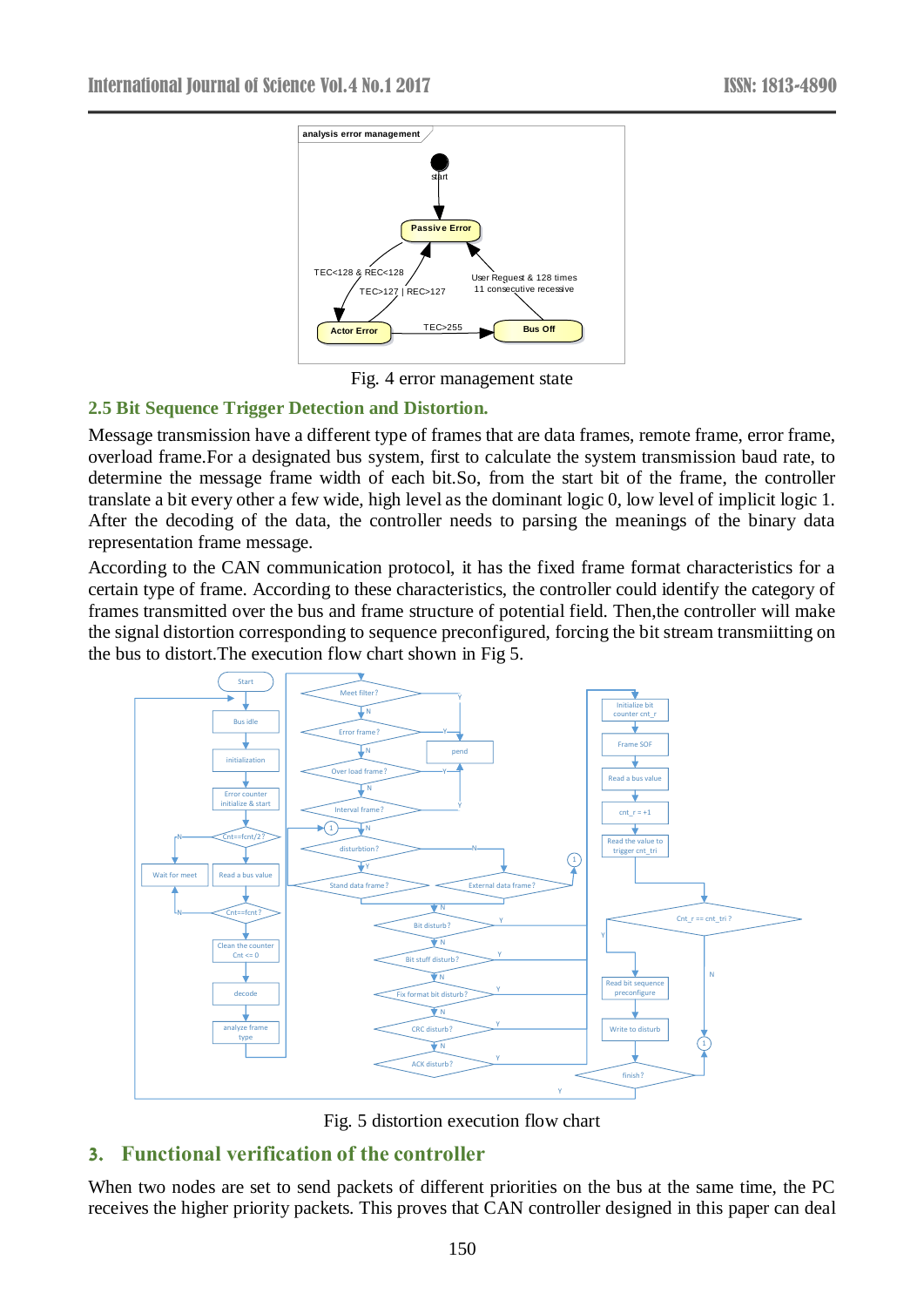with bus collision according to non-destructive arbitration mechanism. In order to verify the error management capability of CAN controller, this paper makes the short circuit and open circuit fault of the bus system. The CAN controller designed in this paper can correct the errors according to CAN2.0 protocol. Using USB-CAN tool to monitor the network transceiver, the test process as follows:

1) Transmission test: Set the baud rate to 1Mbit/s, 500kbit/s and 250kbit/s respectively, and continuously send the message for 5 hours according to the 5ms interval and count the received packets on the PC.

2) Receiving test: When the baud rate is 1Mbit/s, 500kbit/s and 250kbit/s, the PC will continue to send messages for 5 hours according to the interval of 10ms. The CAN controller will reply each message.

3) Distortion test: This paper disturb the SOF, CRC and ACK field to validate the precept. And the system continue to test for 5 hours according to the interval of 10ms. The result shows that the system is stable and reliable.ACK disturb see Fig.6.



Fig. 6 ACK distortion chart

# **4. Platform Verification of the Controller**

This article tests the soft core on the platform of Altera's FPGA for the utilization of resources and performance reports. The test results show that the soft-core resources designed in this paper occupy little logical. The soft core performance in different series of FPGA, the table one gives the maximum performance achieved. The user could adjust the frequency to determine the bus transfer rate according to requirements. In addition, the controller soft core is simulated with Modelsim 6.0a. The simulation results showed that it can conform to CAN2.0 protocol specification.The platform being tested,see Table 1.

| Tuolo II Colitionel on Thiela I I OIT |       |            |           |
|---------------------------------------|-------|------------|-----------|
| <b>FPGA</b>                           | Level | Logic Unit | Fmax(MHz) |
| Cyclone                               | -6    | 1955       | 100       |
| Cyclone II                            | -6    | 1925       | 100       |
| $C$ yclone IV                         | -6    | 1970       | 100       |

Table 1. Controller on Altera FPGA